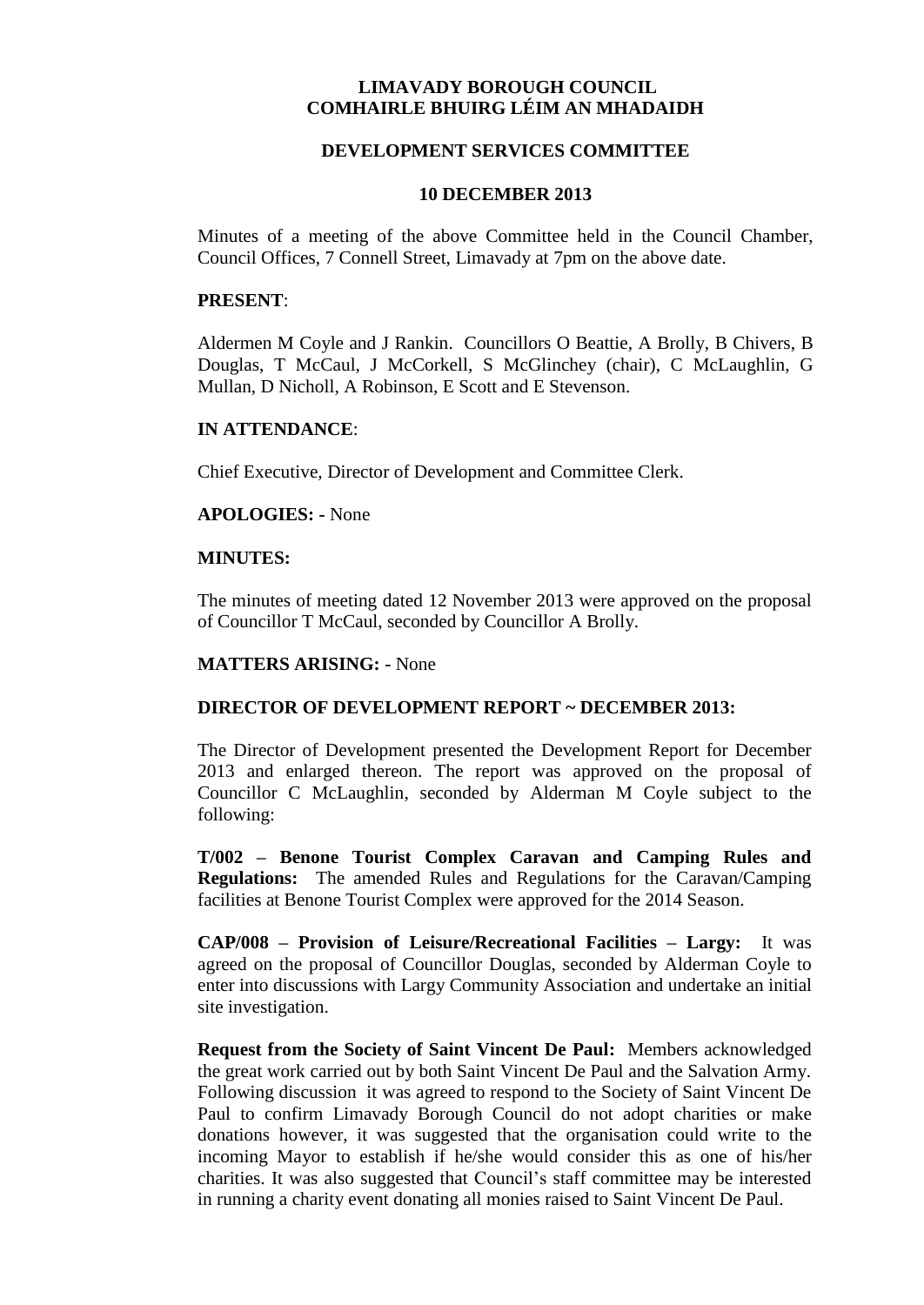**Correspondence from the Follies Trust in Respect of the Ballyquin Monument:** Members were supportive of the restoration to the monument and commented on its tourism potential. It was noted that there were a number of important monuments throughout the borough, each contributing to the heritage of the area and Council should be adopting a strategic approach to promotion of them. Following discussion, members agreed the landfill tax monies should not be allocated towards the restoration of the monument. It was suggested to signpost the Follies Trust to The Honourable The Irish Society.

**L&P/006 – Acquisition of Land at Rannyglas & Ard-Na-Smoll, Dungiven:** The Director of Development notified members no information had been received in relation to land at Ard-Na-Smoll however a response had been received from NIHE for land at Rannyglas and was in a position to be referred to Land and Property Services for valuation if Council was still interested in securing a lease. In the discussion which followed reference was made to a planning application which had been submitted by St Canice's GAC for the erection of a spectator stand. Members voiced the concerns of residents and following discussion, it was agreed that further information and clarification was required before a decision could be made to proceed with the valuation and lease of land at Rannyglas.

**B&E/004 – Black Guillemot Nest Boxes at Magilligan Point:** It was agreed to permit Loughs Agency to install six black guillemot nest boxes on the outside of the slipway at Magilligan Ferry Terminal.

**T/046F - 2013 – 2023 Mountain Biking in Northern Ireland – Creating a World Class Destination:** Members welcomed and supported the 2013-2023 Mountain Biking Strategy in Northern Ireland and agreed to work with Outdoor Recreation NI, Forest Service and other relevant stakeholders to endeavour to deliver on the strategic objectives and ensure the development of sustainable and quality mountain bike trails.

**Community Services:** It was agreed that the extra funding of £10,491, designated by the Department for Social Development be utilised as outlined in the report and letters of offer issued forthwith.

*Additional Item* **– Community Services Annual Funding 2013/2014 – Running Costs/Summer Scheme/Seeding Grant Funding:** It was agreed to approve the recommendations for the allocation of funding from DSD for £47,503.02 to be utilised under the Community Support Plan for 2013-2014.

| Roe Valley Residents Association                  | £2000  |
|---------------------------------------------------|--------|
| <b>Glens Community Association</b>                | £2000  |
| <b>Greysteel Community Association</b>            | £2000  |
| <b>Glenshane Care Association</b>                 | £2000  |
| <b>Glenshane Community Development</b>            | £2000  |
| <b>Benedy Community Association</b>               | £2000  |
| <b>Feeny Community Association</b>                | £2100* |
| Ardnariff Cultural & Historical Society           | £2100* |
| <b>Burnfoot Community Development Association</b> | £2100* |
| <b>Dromboughil Community Association</b>          | £2000  |
| <b>Gortnahey Community Association</b>            | £2100  |
| <b>Largy Community Association</b>                | £2000  |
|                                                   |        |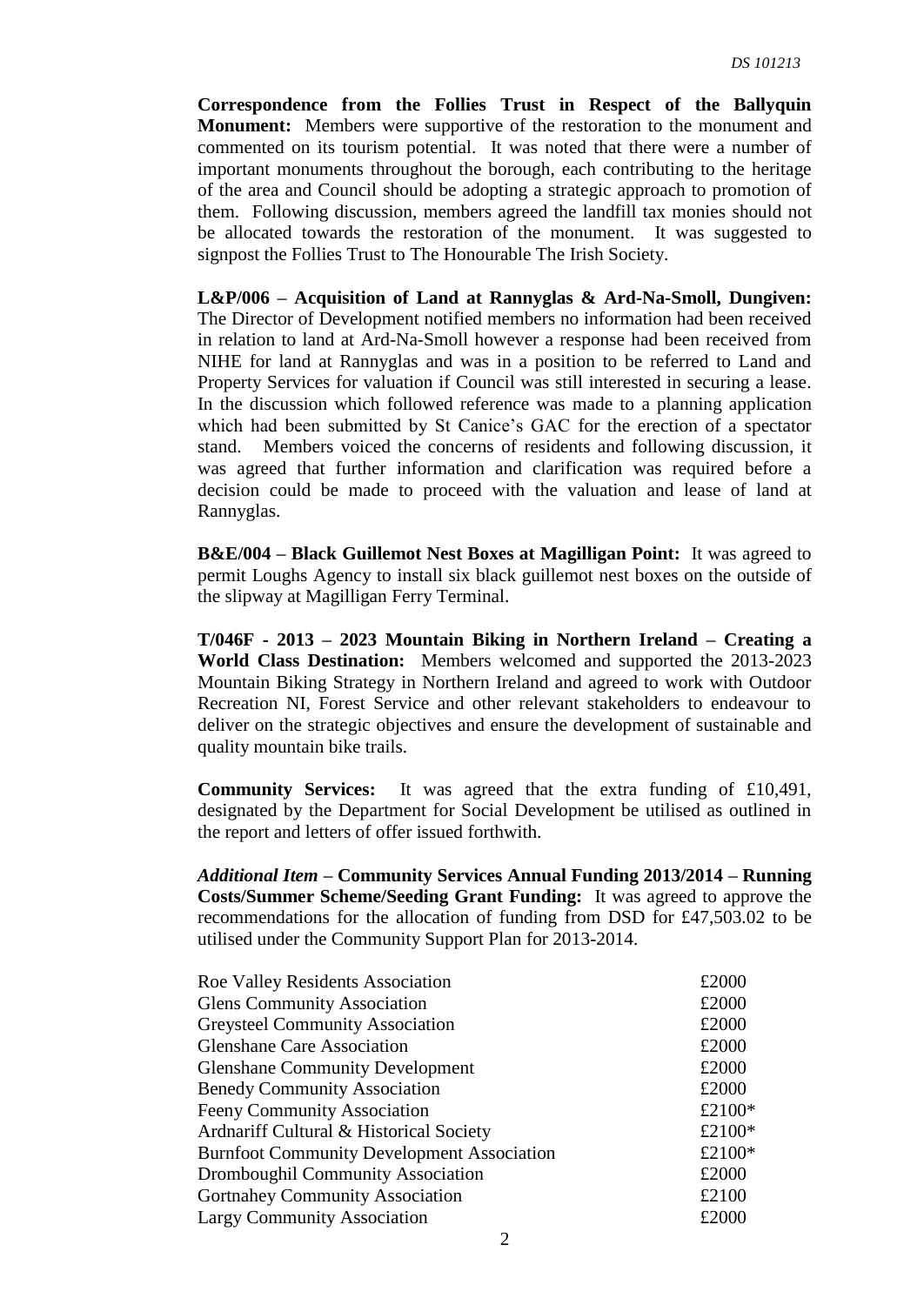|                                                 | DS 101213 |
|-------------------------------------------------|-----------|
| Volunteer Bureau (LCDI)                         | £3500     |
| (Standard Grant)                                |           |
| Hands That Talk                                 | £2000     |
| <b>Benbradagh Community Support</b>             | £2000     |
| <b>Bovalley Community Association</b>           | £2000     |
| The Vale Centre                                 | £2000     |
| <b>Gelvin Community Association</b>             | £2000     |
| <b>Drumsurn Community Association</b>           | £2100*    |
| <b>Magilligan Community Association</b>         | £2000     |
| <b>Restore Community Group</b>                  | £2000     |
| Seeding Grant – Loughview Community Development | £100      |
| Overall Total - £44,100                         |           |

The Director of Development advised that the assessment of a further application had still to be undertaken and a recommendation would be brought to the January Development meeting for consideration. The remaining funding would be utilised for Limavady Community Network.

**CD/016 – Feeny Community Centre:** It was agreed that the Trustees of Banagher Parish Church be formally notified that Council would not be renewing the lease for the old Church Hall for use as a community centre as it was no longer used by the local community.

**CD/006 – Land at Beech Road, Drumsurn:** *Councillor B Chivers declared an interest.* Following a request from Drumsurn Community Association, it was agreed to change the use of the land at Beech Road, to include allotments and an area for outdoor fitness.

**CAP/007 – Unity Bridge Update:** *Alderman M Coyle declared an interest.*  Members agreed to support the Unity Bridge project through programme delivery which would meet the aims and objectives of Council's corporate plan and to address the underpinning issues of the project.

**G/025 – Shackleton Barracks – Soft Marketing:** It was agreed an expression of interest be submitted to OFMDFM requesting that the Control Tower be gifted to Limavady Borough Council and an event be organised inviting stakeholders and local community groups who may be interested in the site to discuss ideas and various options available.

**RVLC/001 – Roe Valley Leisure Centre – Proposed Revision to Concessionary Rates – Lifestyle Fitness:** A debate took place regarding the further reduction of concessionary rates for Council Employees following a request from the Health Works Group. Councillor E Scott proposed, seconded by Councillor S McGlinchey that the charges should remain as is. Alderman Coyle reminded members of the health issues raised at the Support Services meeting and felt the reduction in concessionary rates would encourage staff to use the facility. The proposal was put to the meeting and declared carried, 8 for, 3 against and 4 abstentions.

**Request from Stendhal Festival Committee:** Members agreed to a request from Stendhal to address Council at the next available Development meeting, to provide members with further details on the project and encourage support.